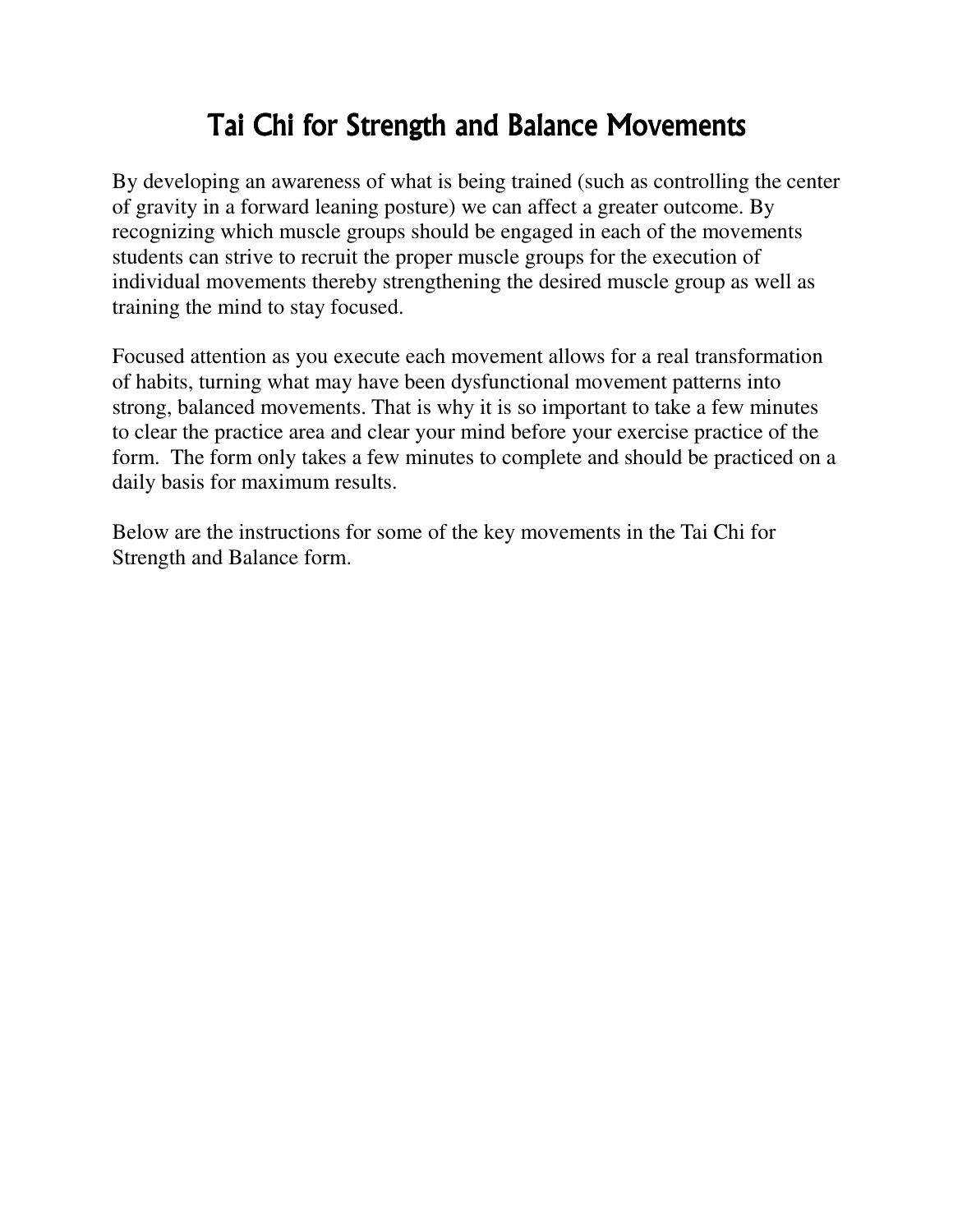## Neuromuscular Coordination and Strength Conditioning

#### **Opening Movement**

- 1) Forward Weight shift out of BOS (Base of Support)
- 2) Re-establish Center of Gravity



#### **Moving into Leisurely Tying the Coat**

1) Controlling Balance while changing direction

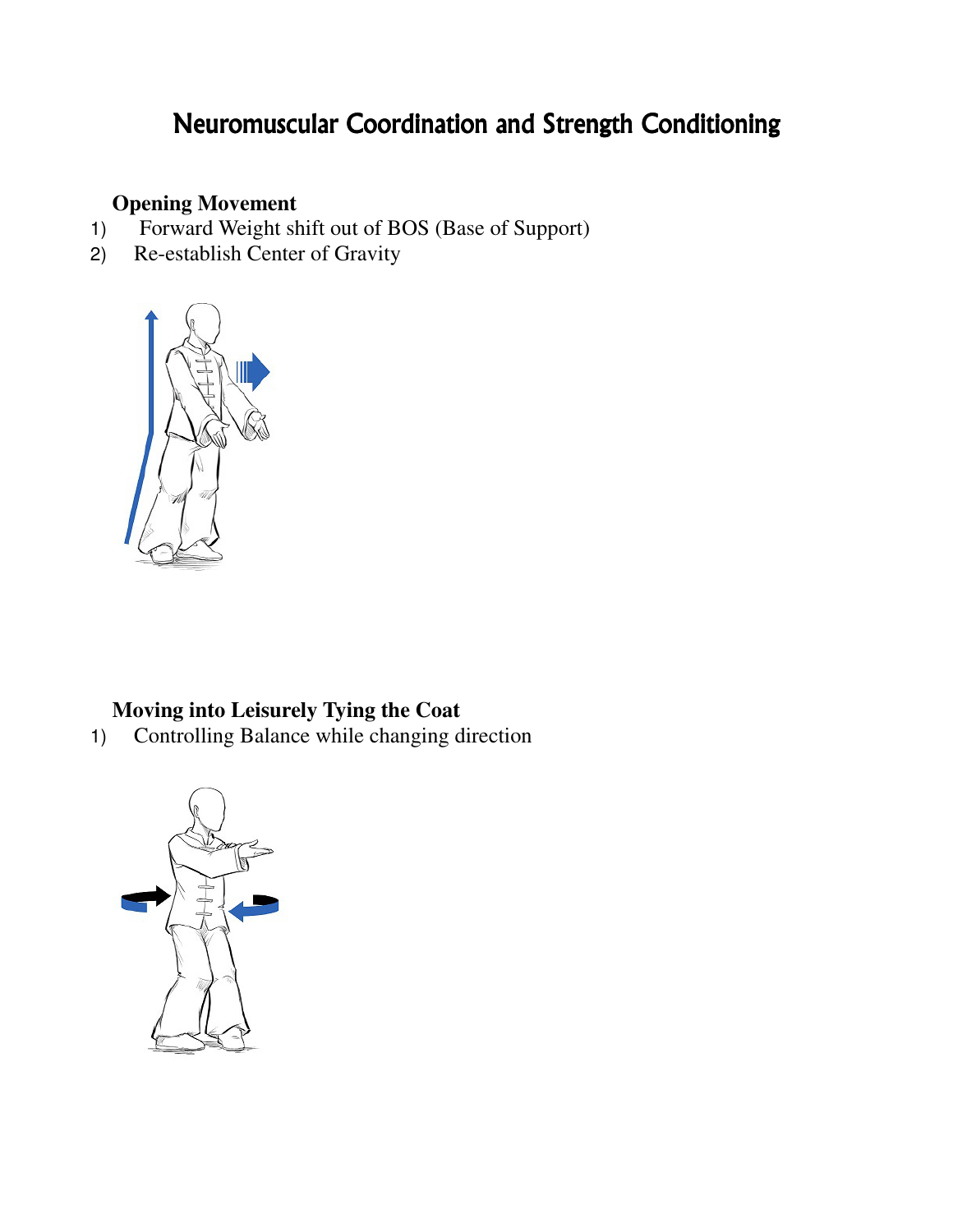#### **Leisurely Tying Coat**

- 1) Co-ordinated body movement along a straight line
- 2) Co-ordinated flexion and extension
- 3) Maximizing force by utilizing gravitational force (when we coordinate movement and maintain structural integrity the result is an increase in forceful movements)



#### **Brush Knee**

1) Maximizing power and maintaining balance while changing direction 90 degrees or more (synergistic body movement)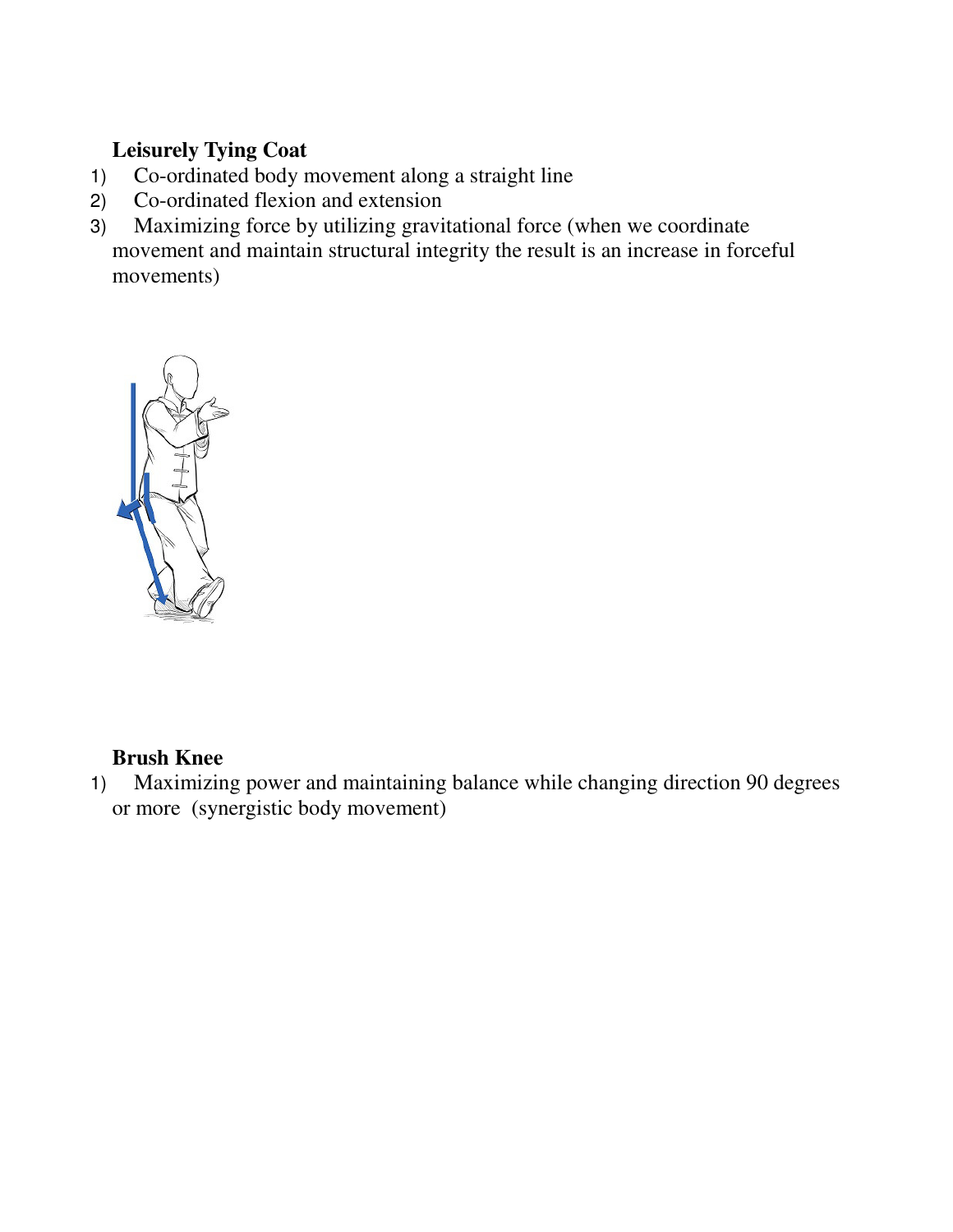

#### **Play Guitar**

- 1) Backwards movement while maintain balance and structural integrity
- 2) Co-ordinated backwards movement including hip, knee and ankle flexion



### **Parry Movements**

- 1) Mechanical structure aligning hip, knee, ankle<br>2) Emphasis the roll-through phase of the gait cyc
- 2) Emphasis the roll-through phase of the gait cycle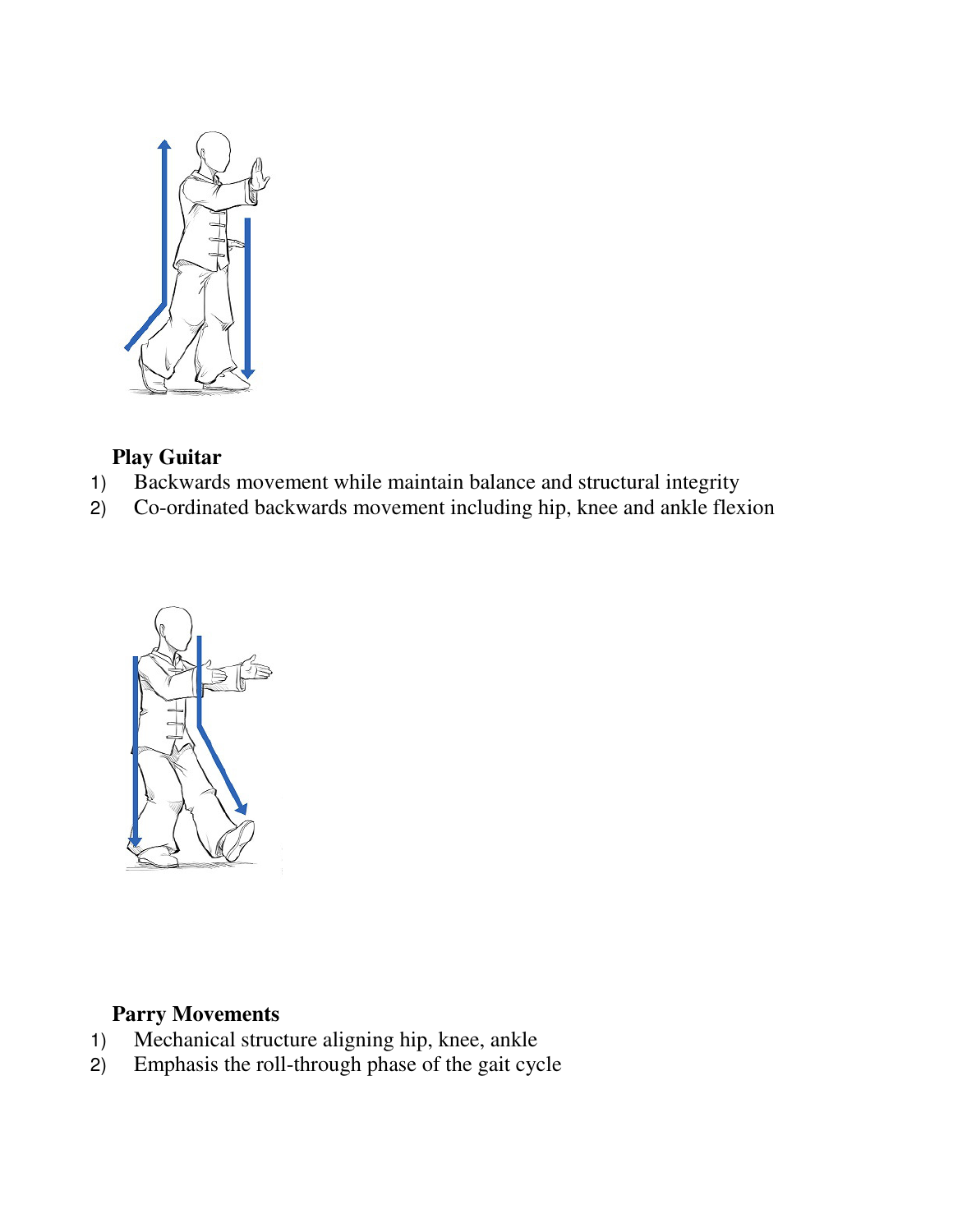3) Emphasis External hip rotation and hip extension increase strength and range of motion in the hip joint



#### **Single Whip**

- 1) Shift weight away from line of vision (helps to strengthen the vestibular system)
- 2) Lateral weight shift into single leg stance
- 3) Increased range of motion in the hip joint



**Wave Hands Like Clouds**